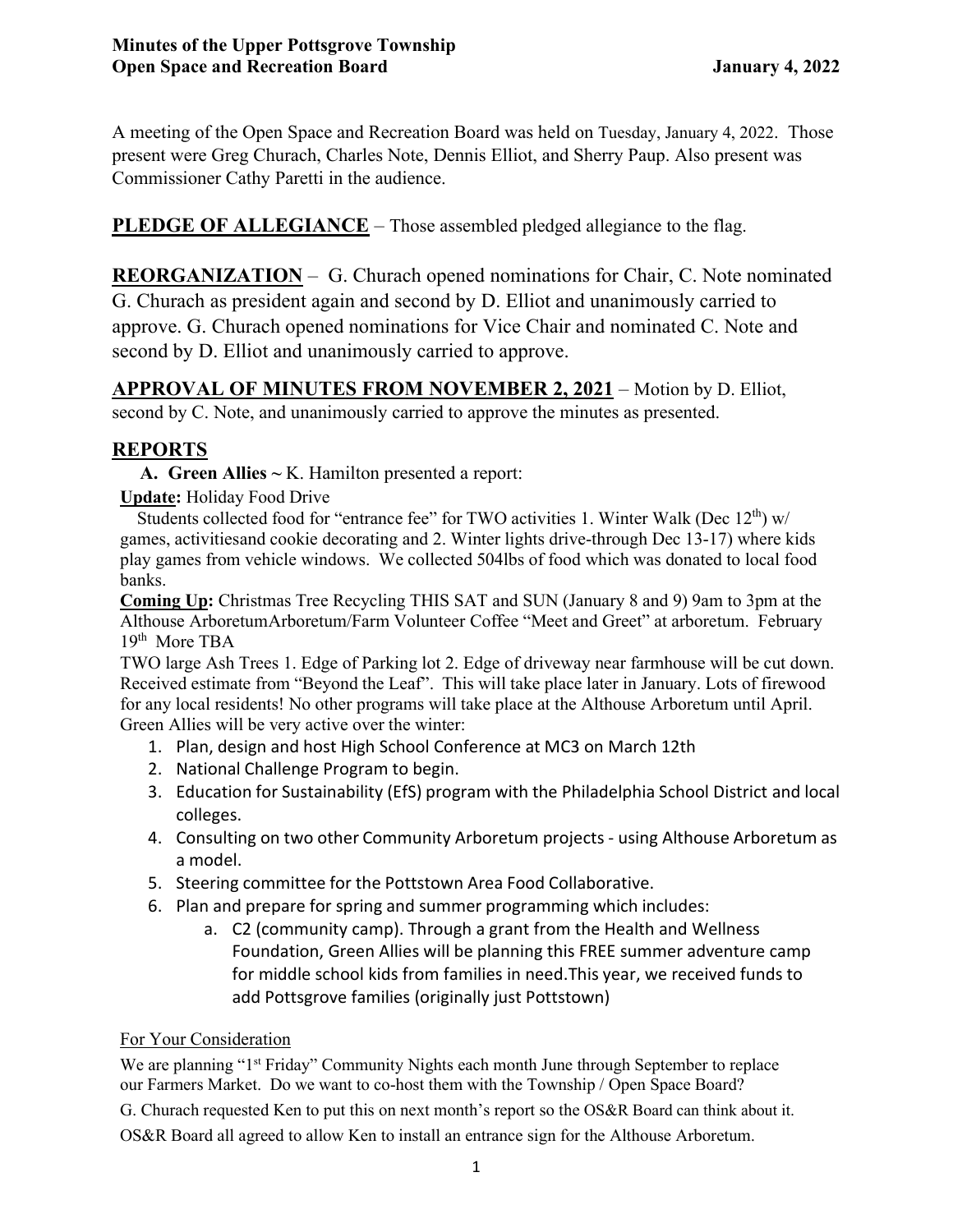## **B. PAARC ~** C. Paretti provided report:

- a. I emailed to everyone the Draft Marketing Plan by Tricia. PARRC has reviewed and we will start to incorporate this into our meetings.
- b. Tricia wrote our letter of support for House Bill 221 which I emailed to everyone on the board.
- c. This week the Financial Sustainability Committee will meet to discuss applying for our 501c3 status. PARRC would like to be able to apply for grants as our own entity. It may open up other funding opportunities.
- d. At the December  $1<sup>st</sup>$  meeting Tricia introduced us to David Yeck of the Yeck Foundation who made a very generous donation to PARRC. This donation will be used for projects in the participating townships.

**C. Inclusive Playground**  $\sim$  C. Note: Waiting on Harrisburg on the 503. All lined up and have people wanting to donate.

## **NEW BUSINESS**

## **A. Discuss prerequisites for prospective new members of the OSR:**

- Must attend at least one regular OSR meeting to understand the purpose of The Board.
- Must be available for meetings the first Tuesday of each month.
- Must have a functional email account.
- Provide a brief description of your qualifications and reasons for wanting to be part of the board.
- Must have a passion for Open Space.
- Must be UPT Resident.
- Fill out UPT volunteer application.

# **B. DISCUSS GRANTS FOR 2022:**

1. Township Trail Paving

Agreed to recommend that select trails be paved.\*\$25,000 awarded from private funder \* Finalize area to be paved and get cost estimates,

2. Road Parking and Trailhead

\*Pending PMRPC grant for parking lot, connector trail and kiosk (end of January 2022 announcement) \*Future improvements include loop trail, adaptive reuse of historic structures

3. Sussell Park Tree Planting and Pavilion

\*Pending PECO Green Region Grant (announced in Spring 2022)

4. Hollenbach Park/Mocharniuk Meadows/School Lands/Fox Run Trail

\*\$12,500 awarded from Tri-County Community Network for trail on school land

\*Master Plan for Hollenbach Park underway \*Develop construction documents and seek funding to implement final master planrecommendations \*Funding sources: PAHWF, PMRPC, MontCo2040, DCNR, DCED

5. Heather Place Park

\*Repairs to play equipment \*Add overflow parking lot, add ADA access to playground \*Convert basketball to tennis or pickleball, install fence along Rt. 100\* Demonstration Garden, loop path

\*Funding sources: PAHWF, PMRPC, MontCo2040, DCNR, DCED.